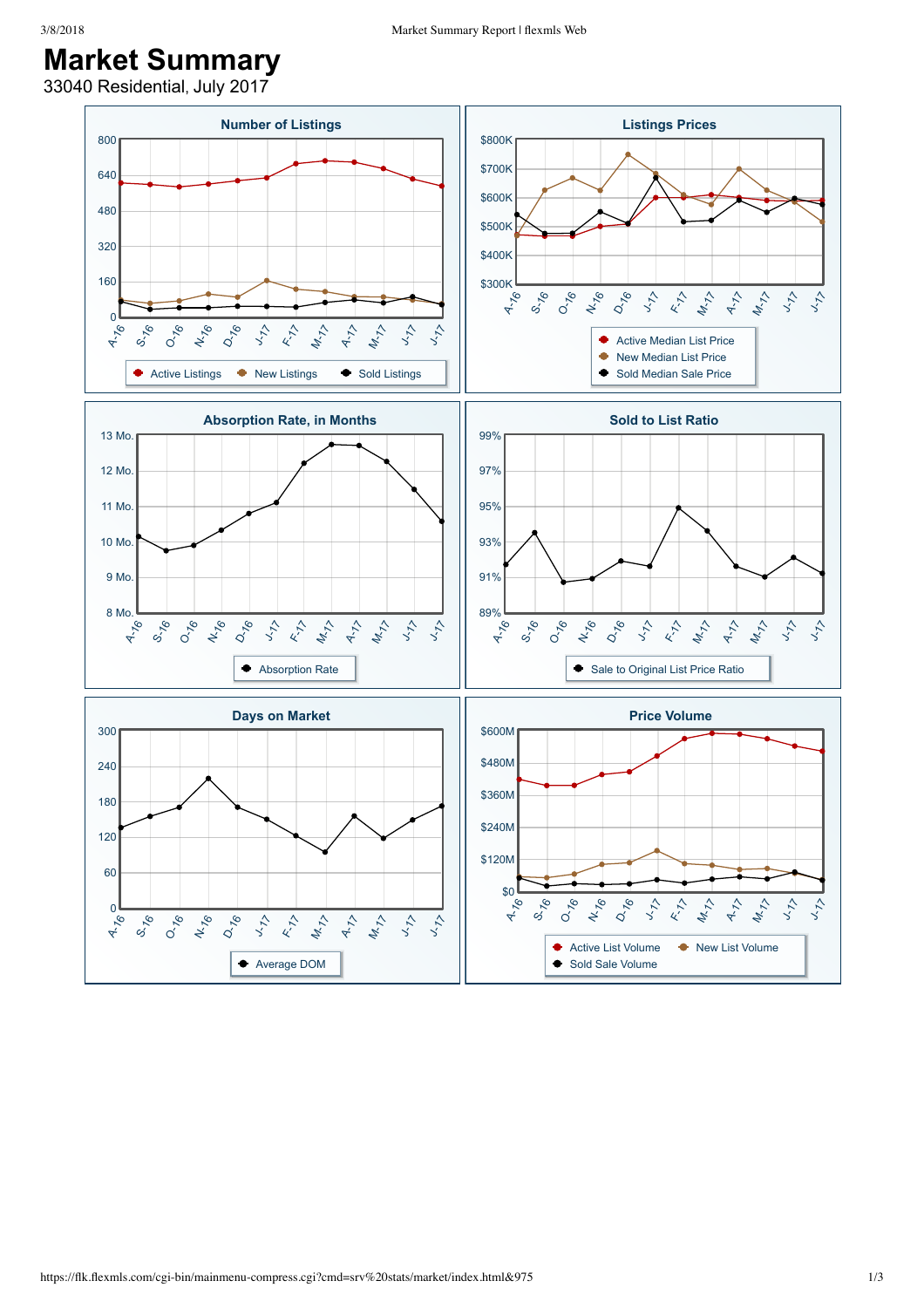| <b>Summary Statistics</b> |               |               |          |                 |                 |          |
|---------------------------|---------------|---------------|----------|-----------------|-----------------|----------|
|                           | <b>Jul-17</b> | <b>Jul-16</b> | $%$ Chg  | <b>2017 YTD</b> | <b>2016 YTD</b> | $%$ Chg  |
| <b>Absorption Rate</b>    | 10.57         | 10.46         | 1.05     | 11.87           | 11.83           | 0.34     |
| Average List Price        | \$885.911     | \$697.495     | 27.01    | \$824.084       | \$791.532       | 4.11     |
| l Median List Price       | \$589.500     | \$502.450     | 17.33    | \$589,000       | \$550,000       | 7.09     |
| Average Sale Price        | \$745.222     | \$1,987,935   | $-62.51$ | \$748.002       | \$830,318       | -9.91    |
| Median Sale Price         | \$575,000     | \$555,000     | 3.60     | \$567.500       | \$538,125       | 5.46     |
| Average DOM               | 172           | 145           | 18.62    | 138             | 146             | $-5.48$  |
| Median DOM                | 103           | 95            | 8.42     |                 | 91              | $-15.38$ |

| <b>Sold Listings</b> |                                          |                |          |                |                |          | <b>Pending Listings</b> |                |                |          |                |                     |          |  |
|----------------------|------------------------------------------|----------------|----------|----------------|----------------|----------|-------------------------|----------------|----------------|----------|----------------|---------------------|----------|--|
|                      | <b>This Month</b><br><b>Year to Date</b> |                |          |                |                |          | <b>This Month</b>       |                |                |          |                | <b>Year to Date</b> |          |  |
|                      | 2017                                     | 2016           | % Chg    | 2017           | 2016           | % Chg    |                         | 2017           | 2016           | % Chg    | 2017           | 2016                | % Chg    |  |
| 0-99,999             | 4                                        | 4              | 0.0      | 18             | 20             | $-10.0$  | 0-99,999                | 3              | 6              | $-50.0$  | 24             | 23                  | 4.3      |  |
| 100.000-149.999      | 0                                        | 0              | 0.0      | 4              | 4              | 0.0      | 100,000-149,999         | 0              | 0              | 0.0      | 3              | $\overline{2}$      | 50.0     |  |
| 150,000-199,999      | $\Omega$                                 | $\mathbf{1}$   | $-100.0$ | 3              | 13             | $-76.9$  | 150,000-199,999         | 0              | $\overline{2}$ | $-100.0$ | $\overline{2}$ | 13                  | $-84.6$  |  |
| 200,000-249,999      | $\overline{c}$                           | 1              | 100.0    | 12             | 11             | 9.1      | 200,000-249,999         | 1              | $\mathbf 0$    | N/A      | 10             | 11                  | $-9.1$   |  |
| 250,000-299,999      | 0                                        | 1              | $-100.0$ | 9              | 14             | $-35.7$  | 250,000-299,999         | 0              | $\overline{2}$ | $-100.0$ | 12             | 13                  | $-7.7$   |  |
| 300,000-349,999      | 1                                        | 4              | $-75.0$  | 22             | 29             | $-24.1$  | 300,000-349,999         | $\overline{2}$ | 2              | 0.0      | 18             | 23                  | $-21.7$  |  |
| 350,000-399,999      | 4                                        | 3              | 33.3     | 39             | 33             | 18.2     | 350,000-399,999         | 4              | 6              | $-33.3$  | 44             | 39                  | 12.8     |  |
| 400,000-449,999      | 3                                        | 3              | 0.0      | 23             | 32             | $-28.1$  | 400,000-449,999         | 5              | 3              | 66.7     | 19             | 31                  | $-38.7$  |  |
| 450,000-499,999      | 5                                        | $\overline{2}$ | 150.0    | 43             | 46             | $-6.5$   | 450,000-499,999         | 3              | 1              | 200.0    | 41             | 45                  | $-8.9$   |  |
| 500,000-549,999      | 6                                        | 5              | 20.0     | 39             | 29             | 34.5     | 500,000-549,999         | 4              | 3              | 33.3     | 32             | 25                  | 28.0     |  |
| 550,000-599,999      | 5                                        | $\overline{7}$ | $-28.6$  | 24             | 31             | $-22.6$  | 550,000-599,999         | $\overline{2}$ | $\overline{7}$ | $-71.4$  | 34             | 39                  | $-12.8$  |  |
| 600,000-649,999      | 1                                        | 1              | 0.0      | 30             | 26             | 15.4     | 600,000-649,999         | $\overline{2}$ | $\overline{2}$ | 0.0      | 24             | 25                  | $-4.0$   |  |
| 650,000-699,999      | 1                                        | 1              | 0.0      | 12             | 14             | $-14.3$  | 650,000-699,999         | 3              | $\mathbf{1}$   | 200.0    | 20             | 14                  | 42.9     |  |
| 700,000-749,999      | 1                                        | $\overline{2}$ | $-50.0$  | 17             | 14             | 21.4     | 700,000-749,999         | 1              | 4              | $-75.0$  | 16             | 15                  | 6.7      |  |
| 750,000-799,999      | 1                                        | $\Omega$       | N/A      | 14             | 16             | $-12.5$  | 750,000-799,999         | 1              | 1              | 0.0      | 12             | 19                  | $-36.8$  |  |
| 800,000-849,999      | 4                                        | 1              | 300.0    | 13             | 11             | 18.2     | 800,000-849,999         | 3              | $\mathbf 0$    | N/A      | 11             | 8                   | 37.5     |  |
| 850,000-899,999      | 1                                        | 0              | N/A      | 10             | 12             | $-16.7$  | 850,000-899,999         | 1              | $\mathbf 0$    | N/A      | 13             | 20                  | $-35.0$  |  |
| 900,000-949,999      | 1                                        | $\overline{2}$ | $-50.0$  | 9              | 11             | $-18.2$  | 900,000-949,999         | 1              | 0              | N/A      | 5              | 3                   | 66.7     |  |
| 950,000-999,999      | 4                                        | 1              | 300.0    | 13             | $\overline{7}$ | 85.7     | 950,000-999,999         | $\overline{2}$ | 3              | $-33.3$  | 11             | 16                  | $-31.2$  |  |
| 1,000,000-1,099,999  | 0                                        | 1              | $-100.0$ | $\overline{7}$ | 12             | $-41.7$  | 1,000,000-1,099,999     | 1              | 1              | 0.0      | 10             | 6                   | 66.7     |  |
| 1,100,000-1,199,999  | 1                                        | 1              | 0.0      | 11             | $\overline{7}$ | 57.1     | 1,100,000-1,199,999     | $\overline{c}$ | $\overline{2}$ | 0.0      | $\overline{7}$ | 11                  | $-36.4$  |  |
| 1,200,000-1,299,999  | $\overline{2}$                           | 0              | N/A      | 20             | 6              | 233.3    | 1,200,000-1,299,999     | 4              | $\Omega$       | N/A      | 18             | 8                   | 125.0    |  |
| 1,300,000-1,399,999  | 1                                        | $\mathbf{1}$   | 0.0      | 7              | 6              | 16.7     | 1,300,000-1,399,999     | 2              | 1              | 100.0    | 13             | $\overline{7}$      | 85.7     |  |
| 1,400,000-1,499,999  | 1                                        | 1              | 0.0      | 5              | 6              | $-16.7$  | 1,400,000-1,499,999     | 1              | $\mathbf 0$    | N/A      | 5              | 6                   | $-16.7$  |  |
| 1,500,000-1,599,999  | 1                                        | 0              | N/A      | 4              | 6              | $-33.3$  | 1,500,000-1,599,999     | 0              | $\Omega$       | 0.0      | 5              | 5                   | 0.0      |  |
| 1,600,000-1,699,999  | 2                                        | 0              | N/A      | 11             | 0              | N/A      | 1,600,000-1,699,999     | 0              | 0              | 0.0      | 10             | 4                   | 150.0    |  |
| 1,700,000-1,799,999  | 1                                        | $\Omega$       | N/A      | 3              | $\mathbf{1}$   | 200.0    | 1,700,000-1,799,999     | 1              | $\mathbf{0}$   | N/A      | 4              | 0                   | N/A      |  |
| 1,800,000-1,899,999  | 0                                        | $\mathbf{1}$   | $-100.0$ | 2              | 8              | $-75.0$  | 1,800,000-1,899,999     | 1              | 1              | 0.0      | 5              | $\overline{4}$      | 25.0     |  |
| 1,900,000-1,999,999  | 0                                        | 0              | 0.0      | 1              | $\overline{2}$ | $-50.0$  | 1,900,000-1,999,999     | 1              | 0              | N/A      | 3              | 5                   | $-40.0$  |  |
| 2,000,000-2,249,999  | 1                                        | $\overline{2}$ | $-50.0$  | 5              | 6              | $-16.7$  | 2,000,000-2,249,999     | 0              | 1              | $-100.0$ | $\overline{c}$ | 6                   | $-66.7$  |  |
| 2,250,000-2,499,999  | 1                                        | 1              | 0.0      | 1              | 1              | 0.0      | 2,250,000-2,499,999     | 1              | 1              | 0.0      | 6              | 4                   | 50.0     |  |
| 2,500,000-2,749,999  | 0                                        | 1              | $-100.0$ | 3              | $\overline{c}$ | 50.0     | 2,500,000-2,749,999     | 0              | $\mathbf 0$    | 0.0      | $\overline{2}$ | $\mathbf{1}$        | 100.0    |  |
| 2,750,000-2,999,999  | 0                                        | 0              | 0.0      | 2              | $\overline{2}$ | 0.0      | 2,750,000-2,999,999     | 0              | 0              | 0.0      | 3              | 3                   | 0.0      |  |
| 3,000,000-3,249,999  | 0                                        | 1              | $-100.0$ | 0              | $\mathbf{1}$   | $-100.0$ | 3,000,000-3,249,999     | 0              | 1              | $-100.0$ | 0              | $\mathbf{1}$        | $-100.0$ |  |
| 3,250,000-3,499,999  | 0                                        | 0              | 0.0      | 1              | 1              | 0.0      | 3,250,000-3,499,999     | 0              | $\mathbf 0$    | 0.0      | 0              | 0                   | 0.0      |  |
| 3,500,000-3,749,999  | 0                                        | 0              | 0.0      | 1              | 3              | $-66.7$  | 3,500,000-3,749,999     | 0              | 0              | 0.0      | 0              | $\mathbf{1}$        | $-100.0$ |  |
| 3,750,000-3,999,999  | $\Omega$                                 | $\mathbf{1}$   | $-100.0$ | 1              | $\mathbf{1}$   | 0.0      | 3,750,000-3,999,999     | 0              | $\Omega$       | 0.0      | 1              | 3                   | $-66.7$  |  |
| 4,000,000-4,249,999  | $\Omega$                                 | 0              | 0.0      | 0              | $\mathbf 0$    | 0.0      | 4,000,000-4,249,999     | 0              | 0              | 0.0      | 0              | 0                   | 0.0      |  |
| 4,250,000-4,499,999  | 0                                        | 0              | 0.0      | 0              | $\mathbf{0}$   | 0.0      | 4,250,000-4,499,999     | 0              | 1              | $-100.0$ | 1              | $\overline{2}$      | $-50.0$  |  |
| 4,500,000-4,749,999  | 0                                        | 0              | 0.0      | 1              | 0              | N/A      | 4,500,000-4,749,999     | 0              | $\mathbf 0$    | 0.0      | 0              | 0                   | 0.0      |  |
| 4,750,000-4,999,999  | 0                                        | 0              | 0.0      | 0              | 0              | 0.0      | 4,750,000-4,999,999     | 0              | 0              | 0.0      | 0              | 0                   | 0.0      |  |
| $5,000,000+$         | 0                                        | $\mathbf{1}$   | $-100.0$ | 2              | $\overline{2}$ | 0.0      | 5,000,000+              | 0              | 1              | $-100.0$ | 1              | $\overline{2}$      | $-50.0$  |  |
| Totals               | 55                                       | 51             | 7.8      | 442            | 446            | $-0.9$   | <b>Totals</b>           | 52             | 53             | $-1.9$   | 447            | 463                 | $-3.5$   |  |